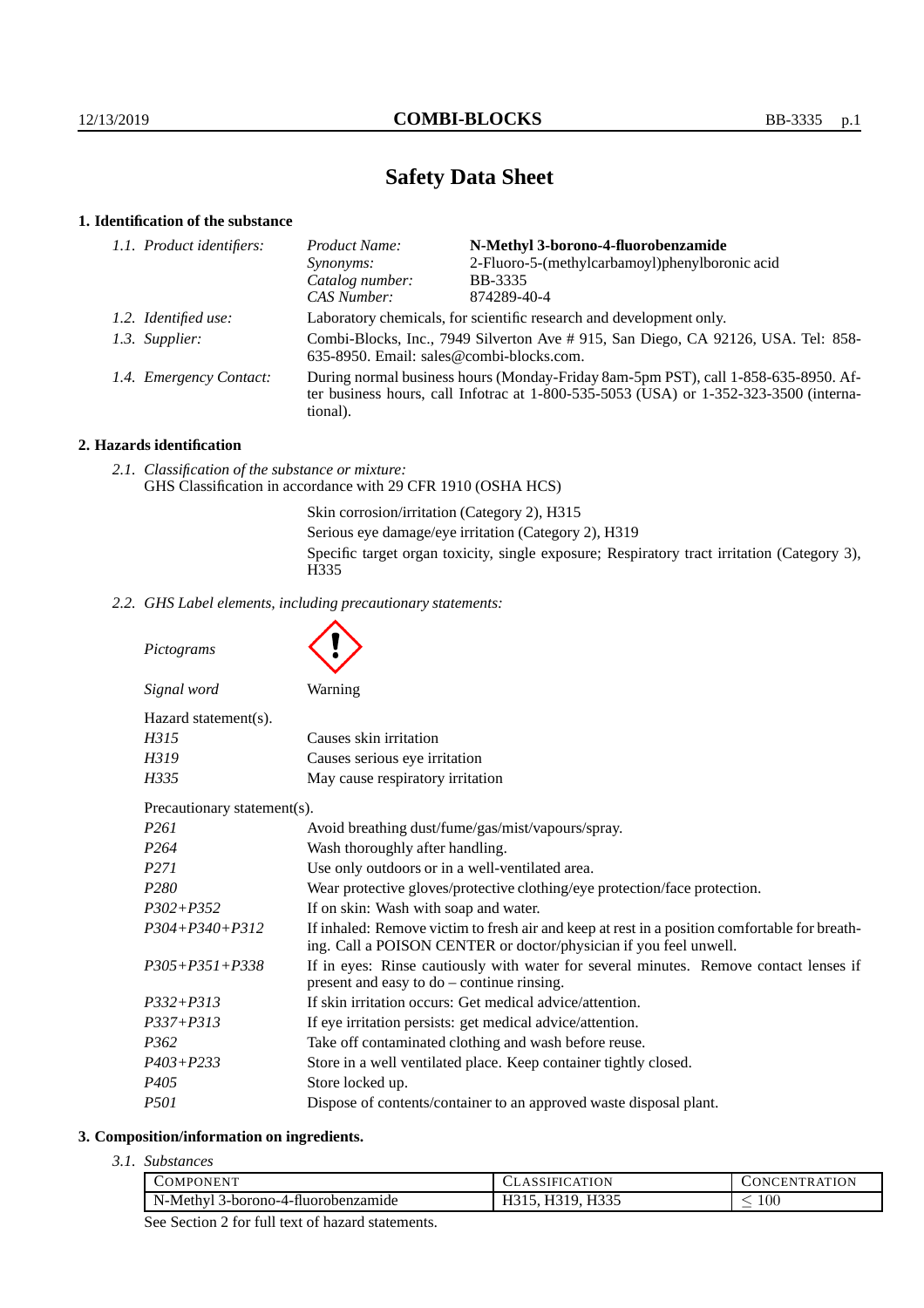## **4. First aid measures**

*4.1. Description of first aid measures.*

| General advice:          | Consult a physician. Show this safety data sheet to the doctor in attendance. Move out of<br>dangerous area.                                         |
|--------------------------|------------------------------------------------------------------------------------------------------------------------------------------------------|
| If inhaled:              | Remove victim to fresh air and keep at rest in a position comfortable for breathing. Call a<br>POISON CENTER or doctor/physician if you feel unwell. |
| In case of skin contact: | Wash with soap and water.                                                                                                                            |
| In case of eve contact:  | Rinse cautiously with water for several minutes. Remove contact lenses if present and<br>easy to $do$ – continue rinsing.                            |
| If swallowed:            | Wash out mouth with copious amounts of water for at least 15 minutes. Seek medical<br>attention.                                                     |

- *4.2. Most important symptoms and effects, both acute and delayed:* See Section 2.2 and/or in Section 11.
- *4.3. Indication of any immediate medical attention and special treatment needed:* No data.

#### **5. Fire fighting measures**

- *5.1. Extinguishing media:* Use dry sand, dry chemical or alcohol-resistant foam for extinction.
- *5.2. Special hazards arising from the substance or mixture:* Carbon monoxide, nitrogen oxides, hydrogen fluoride.
- *5.3. Advice for firefighters:* Wear self-contained breathing apparatus for firefighting if necessary.
- *5.4. Further information:* No data available.

#### **6. Accidental release measures**

- *6.1. Personal precautions, protective equipment and emergency procedures:* Ensure adequate ventilation. Use personal protective equipment.
- *6.2. Environmental precautions:* Should not be released into the environment. See Section 12 for additional ecological information.
- *6.3. Methods and materials for containment and cleaning up:* Sweep up or vacuum up spillage and collect in suitable container for disposal.
- *6.4. Reference to other sections:* Refer to protective measures listed in Sections 8 and 13.

#### **7. Handling and storage**

- *7.1. Precautions for safe handling:* Avoid contact with skin and eyes. Avoid inhalation of vapour or mist. Keep away from sources of ignition - No smoking. Take measures to prevent the build up of electrostatic charge. For precautions see section 2.2.
- *7.2. Conditions for safe storage, including any incompatibilities:* Store refrigerated. Keep container tightly closed in a dry and well-ventilated place. Containers which are opened must be carefully resealed and kept upright to prevent leakage.
- *7.3. Specific end use(s):* Laboratory chemicals, for scientific research and development only.

#### **8. Exposure Controls / Personal protection**

*8.1. Control parameters:*

*Components with workplace control parameters:* Contains no substances with occupational exposure limit values.

*8.2. Exposure controls:*

*Appropriate engineering controls:* Ensure that eyewash stations and safety showers are close to the workstation location. Ensure adequate ventilation, especially in confined areas. Use only under a chemical fume hood.

*Personal protective equipment:*

| Eye/face protection: | Wear appropriate protective eyeglasses or chemical safety goggles as described by OSHA's<br>eye and face protection regulations in 29 CFR 1910.133 or European Standard EN166.                                                                                                                                         |
|----------------------|------------------------------------------------------------------------------------------------------------------------------------------------------------------------------------------------------------------------------------------------------------------------------------------------------------------------|
| Skin protection:     | Handle with gloves. Gloves must be inspected prior to use. Use proper glove removal<br>technique (without touching glove's outer surface) to avoid skin contact with this product.<br>Dispose of contaminated gloves after use in accordance with applicable laws and good<br>laboratory practices. Wash and dry hands |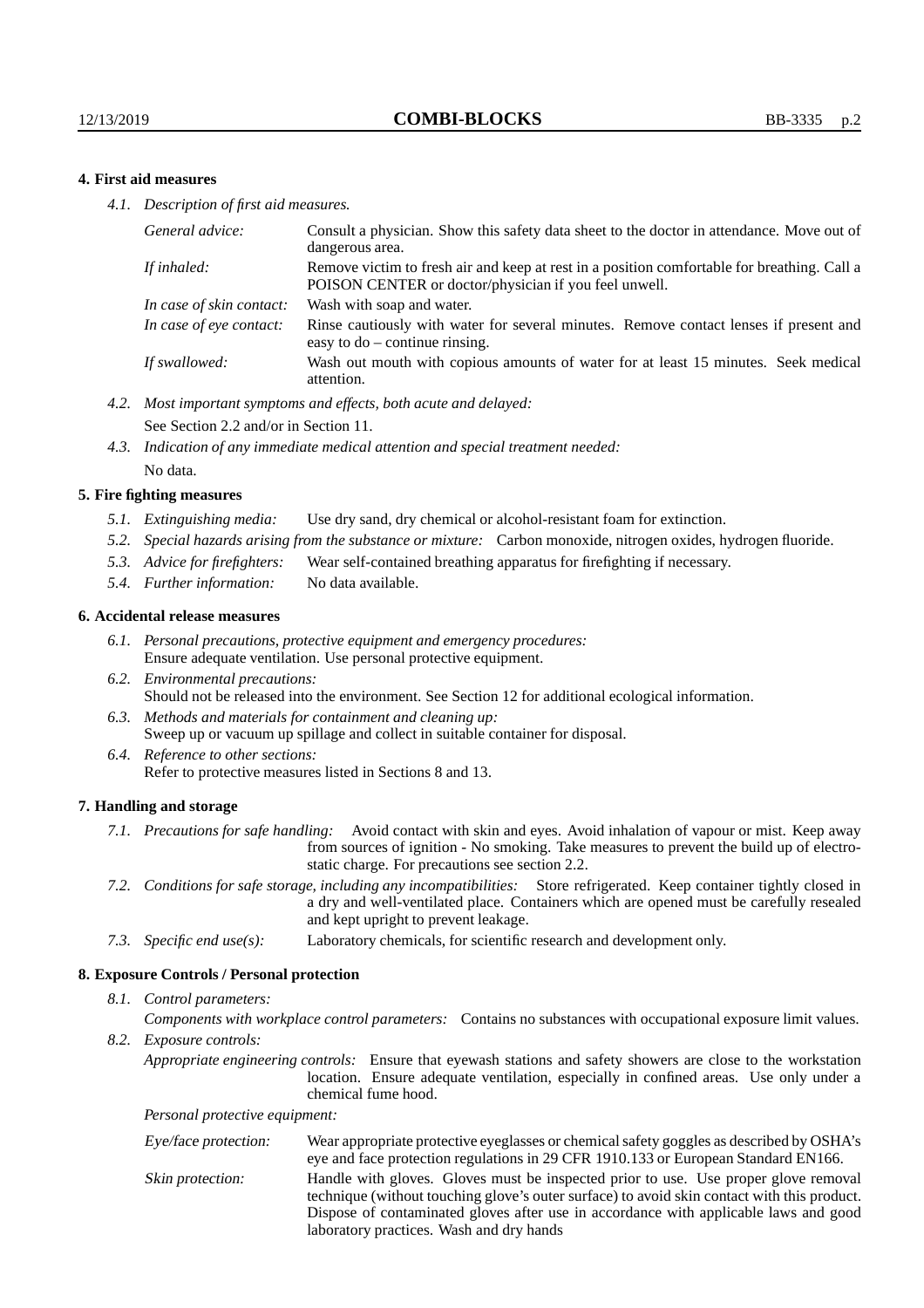| <b>Body Protection:</b> | Complete suit protecting against chemicals, Flame retardant antistatic protective clothing.                       |
|-------------------------|-------------------------------------------------------------------------------------------------------------------|
|                         | The type of protective equipment must be selected according to the concentration and                              |
|                         | amount of the dangerous substance at the specific workplace.                                                      |
| Respiratory protection: | No protective equipment is needed under normal use conditions.                                                    |
|                         | Control of environmental exposure: Prevent further leakage or spillage if safe to do so. Do not let product enter |
|                         | drains.                                                                                                           |

## **9. Physical and chemical properties**

*9.1. Information on basic physical and chemical properties*

| (a)                        | Appearance:                                   | Solid    |
|----------------------------|-----------------------------------------------|----------|
| (b)                        | Odour:                                        | No data  |
| (c)                        | Odour Threshold:                              | No data  |
| (d)                        | pH:                                           | No data  |
| (e)                        | Melting point/freezing point:                 | No date. |
| (f)                        | Initial boiling point and boiling range:      | No data  |
| (g)                        | Flash point:                                  | No data  |
| (h)                        | Evaporatoin rate:                             | No data  |
| (i)                        | Flammability (solid, gas):                    | No data  |
| (i)                        | Upper/lower flammability or explosive limits: | No data  |
| $\rm(k)$                   | Vapour pressure:                              | No data  |
| $\left( \mathrm{l}\right)$ | Vapour density:                               | No data  |
| (m)                        | Relative density:                             | No data  |
| (n)                        | Water solubility:                             | No data  |
| $\circ$                    | Partition coefficient: n-octanol/water:       | No data  |
| (p)                        | Auto-ignition:                                | No data  |
| (q)                        | Decomposition temperature:                    | No data  |
| (r)                        | Viscosity:                                    | No data  |
| (s)                        | Explosive properties:                         | No data  |
| (t)                        | Oxidizing properties:                         | No data  |

*9.2. Other safety information:*

| Formula          | $C_8H_9BFNO_3$ |
|------------------|----------------|
| Molecular weight | 197.0          |
| CAS Number       | 874289-40-4    |

## **10. Stability and reactivity**

- *10.1. Reactivity* No data
- *10.2. Chemical stability* Stable under recommended storage conditions.
- *10.3. Possibility of hazardous reactions* No data
- *10.4. Conditions to avoid*
- *10.5. Incompatible material* No data.
- *10.6. Hazardous decomposition products:*

Hazardous decomposition products formed under fire conditions: Carbon monoxide, nitrogen oxides, hydrogen flu-

|                               | oride.         |
|-------------------------------|----------------|
| Other decomposition products: | No data        |
| In the event of fire:         | See Section 5. |

## **11. Toxicological information**

*11.1 Information on toxicological effects*

| Acute toxicity:                    | ,,                                |
|------------------------------------|-----------------------------------|
| Skin irritation/corrosion:         | No data available.                |
| Eye damage/irritation:             | Causes serious eye irritation.    |
| Respiratory or skin sensitization: | May cause respiratory irritation. |
| Germ cell mutagenicity:            | No data available.                |
| Carcinogenicity:                   | No data available.                |